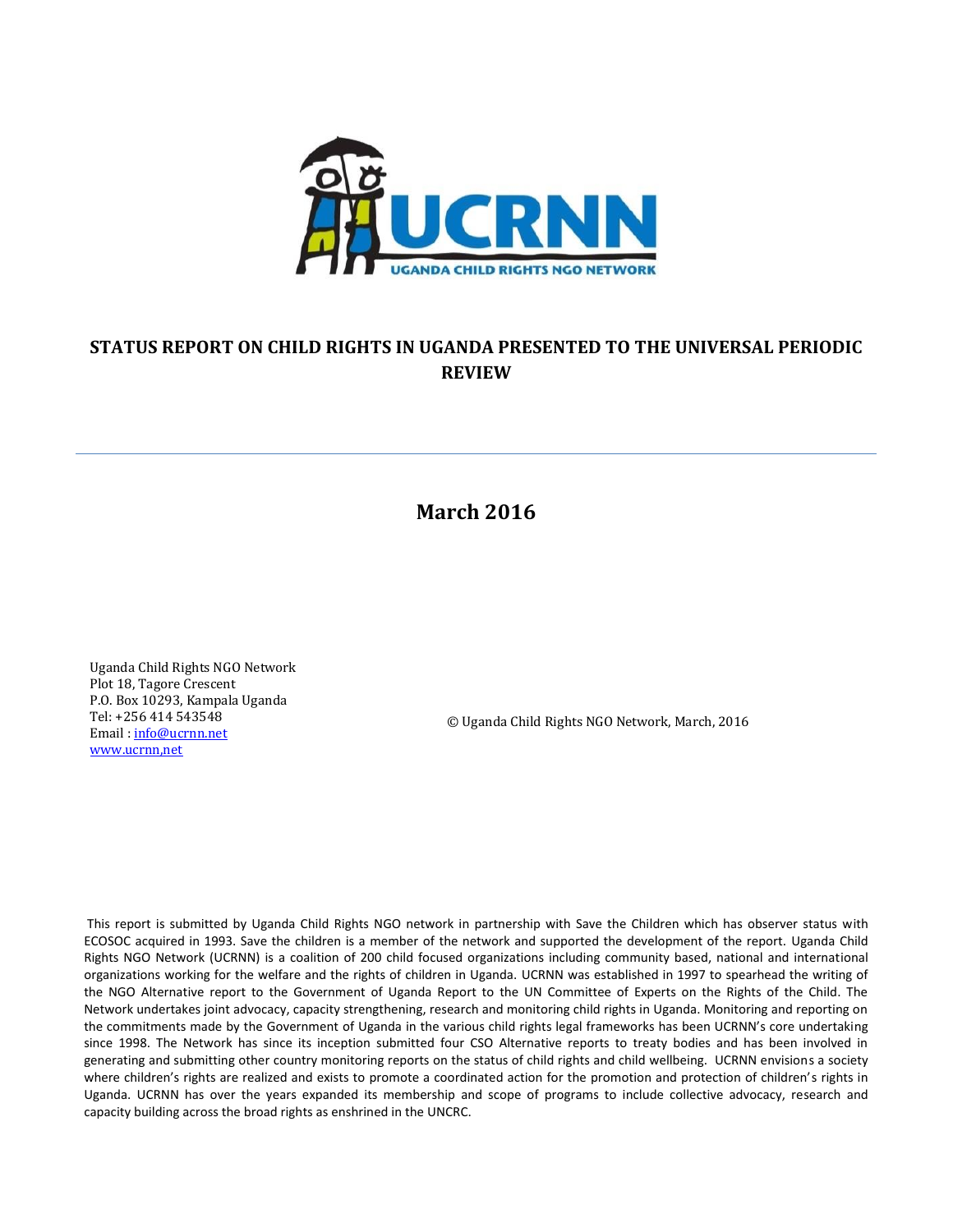## **1.0 BACKGROUND**

This is the second child rights status report on the Universal Periodic Review (UPR) presented by the Uganda Child Rights NGO Network (UCRNN) which represents over 200 Civil Society Organizations (CSOs) working with children in Uganda. The development of the second CSO Child Rights Status Report for Uganda on the Universal Periodic Review was overseen by a Technical Committee made up of representatives of UCRNN Secretariat, Plan International and Save the Children International. UCRNN held consultations with national level civil society organizations as well as state and other actors, a process that generated useful information on the status of child rights in the country. A national validation workshop for over 100 civil society actors from all the regions of Uganda was organized to authenticate the findings and clear the report for the attention of the Human Rights Council. To those who participated, we appreciate your input.

## **2.0 PROGRESS ON IMPLEMENTATION OF RECOMMENDATIONS FROM THE INITIAL UPR PROCESS**

## *2.1 Implemented recommendations*

UCRNN commends GoU for accepting most of the recommendations made in the UPR process in 2012 and acknowledges the following actions undertaken towards their implementation;

- i. **Recommendations 111.1, 111.2, 111.18 on ratification and domestication of international human rights instruments:** The process of ratifying the 1993 Hague Convention on Protection of Children and Co-operation in Respect of Inter-country Adoption and the third Optional Protocol to the UNCRC on Communication Procedures has been initiated. In March 2016, the Parliament of the Republic of Uganda passed the Children's Act Amendment 2015. The Act now awaits assent from the President.
- ii. **Recommendations 111.33, 111.34, 111.35, 111.98, 111.100 on protection of the rights of Children with disabilities and elimination of all forms of discrimination:** The Equal Opportunities Commission (EOC) became operational in July 2010 to eliminate discrimination and inequalities on grounds of sex, age, race, color, ethnic origin, tribe, creed or religion, health status, social or economic standing, political opinion, or disability and take affirmative action in favor of marginalized groups. Government has also domesticated the rights of Children with Disabilities (CwDs) enshrined in both the UN CRC and Convention on the Rights of Persons with Disability (CRPD).
- iii. **Recommendations 111.102 and 111.103 on protection of children involved in child labour, enforcement of child labour and trafficking laws:** MGLSD developed a National Action Plan (NAP) on Elimination of the Worst Forms of Child Labour (WFCL) in Uganda 2012/13 - 2016/17 which recognizes trafficking and prostitution as WFCL.
- iv. **Recommendations 111.45 to 111.55 on Prevention of Gender based Violence and Domestic Violence:** In 2011, the MGLSD drafted regulations to operationalise the Domestic Violence Act (DVA) 2010. The regulations outline responsibilities of different stakeholders including MGLSD, Ministry of Health, Justice, Law and Order Sector (JLOS), Local Governments (LGs) and NGOs. In addition, the MGLSD has designed guidelines for operationalization of 'shelters', as custodial places where victims of violence while investigations are being carried out or while waiting for further referrals. MGLSD has also undertaken a series of capacity building sessions for frontline actors like the police on the provisions of the DVA.
- v. **Recommendation 111.59. Juvenile Justice Systems:** GoU has domesticated provisions of the United Nations Norms and Standards in Juvenile Justice by establishing a commendable policy and legal regime which put in place necessary child protection safeguards. The Children Act amendment established institutions like the Family and Children's Court (FCC) and Uganda National Children Authority (UNCA).
- vi. **Recommendation 111.72 on Birth Registration:** The National Identification and Registration Authority (NIRA) was established and is mandated by the Registration of Persons Act 2015 to register all persons in the country, issue National Identification Numbers for citizens and Alien Identification Numbers for alien residents. The Act repeals the existing Births and Deaths Registration Act and transfers the Births and Deaths Registration function from Uganda Registration Services Bureau (URSB) to the (NIRA) with effect from January 01, 2016.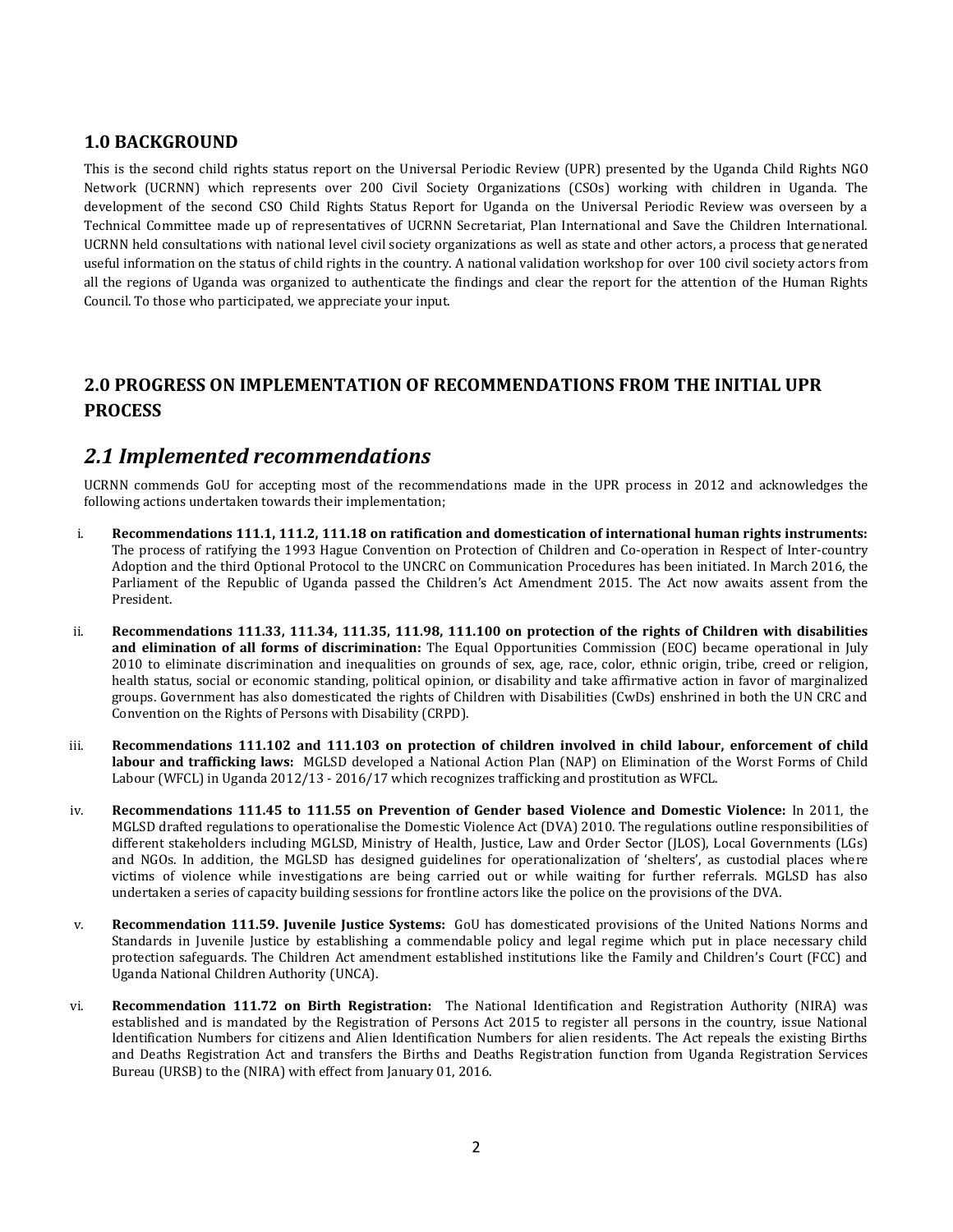vii. **Recommendations 111.93, 111.94, 111.95, 11.96,11,97 on Right to education:** GoU has continued with the implementation of Universal Primary and Secondary Education Policy which has resulted in great improvement in access to education.

## **3.0 OVERVIEW OF INTERNATIONAL AND REGIONAL OBLIGATIONS**

### *3.1 Ratification and Domestication of the instruments*

In March, 2016, the Children Act Amendment Bill which among others restricts non-Ugandans from accessing guardianship orders was passed, a provision that was hitherto used to traffic children and created a UNCA to replace the National Council for Children (NCC).

Despite the above achievements, GoU has to date not yet ratified the Optional Protocol 3 and the Hague Convention on Inter Country Adoption There are also still gaps in the implementation of the existing legislative frameworks which is attributed to inadequate budget provisions to the implementing bodies. The budget allocation to MGLSD remains very low for its wide mandate as the nodal institution for social development issues. In financial year 2014/15, Education received 13.1% of the national budget; health received 8.5% and a dismal 0.5% for social protection (UDN, 2014). Most of the child protection agencies such as MGLSD and the Probation and Social Welfare Officers (PSWO) at the Local Government level largely depend on support from UNICEF and other international NGOs. There is also a critical gap on statistical database on child related matters such as birth registration, prevalence of violence, which would inform planning, monitoring and evaluation of child protection programmes.

### **Recommendations:**

- *I) The government of Uganda should expedite the process of ratification and incorporation of the Hague Convention on Inter Country Adoption and the third Optional Protocol to the UNCRC on a Communication Procedure by 2017.*
- II) *GoU should expedite the process of establishing a fully resourced Uganda National Children's Authority (UNCA), in compliance with the Paris Principles, in order to ensure full implementation of the Children's Amendment Act 2016 and obligations under international and regional human rights law by 2017. Government should increase budget allocation and*  expenditure particularly to the MGLSD as well as to the different sectors that relate to children including increasing *equitable support to key social sectors, of health, education and social protection.*

## **4.0 IMPLEMENTATION OF INTERNATIONAL AND REGIONAL HUMAN RIGHTS OBLIGATIONS**

## *4.1 Violence against Children*

Though population wide data on the prevalence of the various forms of violence against children is limited, the available data highlights this as a major problem especially within the family and school settings (Yiga 2013). According to ACPF Survey, 48% of children between 11-17 years reported having been whipped/canned within the family while 63% reported having experienced the same form of violence in the community (mostly schools); up to 32% of the children reported having been punched, kicked or slapped in the family while 36% reported the same kind of violence from the community1. Besides defilement, children also report being talked to in a sexual manner, being touched in a sexual manner, being exposed to the being exposed to sexual/pornographic material2. Another major form of violence experienced by children in Uganda is neglect. In 2011, the police recorded 8,075 cases of child neglect3. According to the ACPF 2012 survey among children 11-17 years, 8% of children reported being denied food, 7% denied medical care and 5% denied adequate clothing all within the family setting4.

Schools are the second most common place where children experience all forms of violence from corporal punishment to sexual harassment and peer on peer violence (bullying). In 2014 MoES (2014) produced guidelines on the reporting, tracking, referral and response on violence against children in schools. Ministry of Education and Sports (MoES) in 2006, banned corporal punishment in schools and developed a handbook on 'Alternatives to Corporal Punishment' to reinforce the ban. This is, however, not legally respected and the practice still continues.

 $\overline{\phantom{a}}$ 

<sup>&</sup>lt;sup>1</sup> ACFP Survey, 2012

<sup>2</sup> ACFP survey, 2012

<sup>3</sup> Annual Crime and Traffic Safety Report 2011

<sup>4</sup> ACFP survey , 2012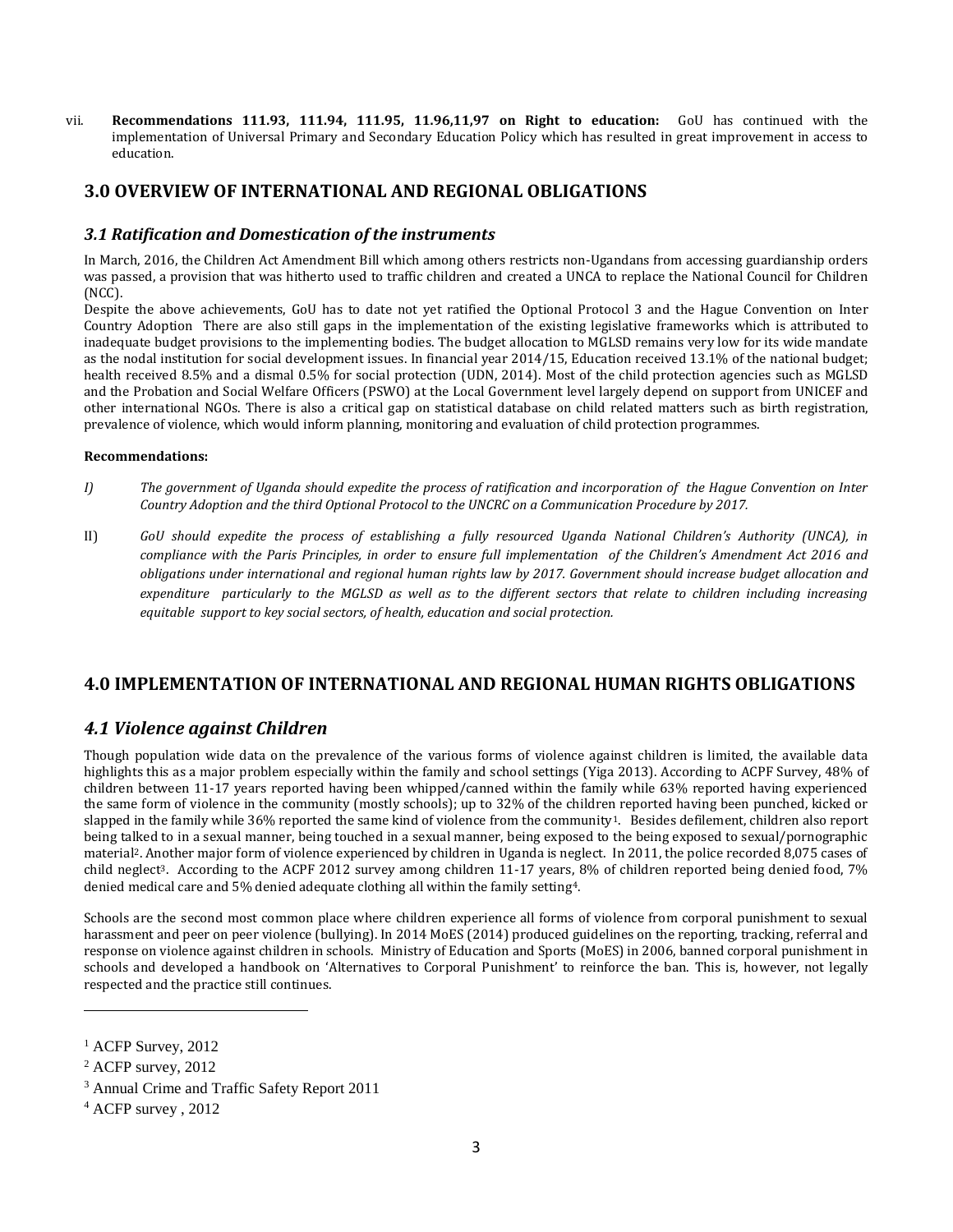#### *Recommendations*

*I) The Government of Uganda should enact legislation to prohibit violence against children in all settings and provide sufficient human/technical and financial resources for the implementation of the laws and policies by 2017.*

### *4.2 Children in Contact and Conflict with the Law*

GoU has domesticated provisions of the United Nations Norms and Standards of Juvenile Justice that provides for the establishment of Family and Children Courts (FCCs) in all the districts to handle cases of children who come into conflict with the law but currently not all the districts in the country have FCCs. The provisions of the Act have empowered the Police and other Justice Law and Order Institutions to enforce child rights in general and the rights of children who come into conflict and contact with the law in particular.

Despite the above provisions, not all districts have FCCs. Children are still being arrested and detained for petty offences such as vagrancy, petty theft or use of abusive language. Juveniles who have attained age of criminal responsibility have been detained together with adults because of absence of juvenile cells in police and remand homes in most parts of the country. Juveniles are detained or remanded beyond statutory period of 24 hours or three months respectively largely because of the slow response to children's issues in the justice system. Contrary to existing legal provisions, children in need of care and protection like street children end up at Kampingirisa National Rehabilitation Centre and at the Naguru Remand Home which are facilities for rehabilitating child offenders (Yiga 2013). There are also a number of children who are in contact with the law as a result of their mothers being offenders

#### **Recommendations**

- *i. GoU should establish regional Remand Homes with rehabilitation facilities to ensure non-deprivation of their rights while juveniles under incarceration. Reception Centres should be established and appropriately resourced in all the regions to ensure that victims of child abuse are not mixed with child offenders.*
- *ii. GoU should take appropriate interventions to address the plight of children who are in prison with their mothers.*

## *4.3 Children with Disability*

The actual prevalence of child disability in Uganda is not known with different stakeholders giving different figures. Uganda Bureau of Statistics (UBOS) estimates that there are 1.7 million CwDs living in Uganda,

UCRNN acknowledges the great strides made by the GoU in domesticating rights CwDs in national laws. Government is committed to promoting inclusive education as evidenced although most regular schools are not equipped to handle children with disabilities. There are limited Special Needs Education Teachers and even where they exist, they take on additional teaching roles which limits the time for handling children with disabilities. Other barriers to access to education by CwDs include the current school curriculum not being sensitive to their needs (In 2015 efforts to review the school curriculum were initiated) and lack of provision for accessing public buildings and public transport. Despite the efforts including targeted State welfare measures, including direct and indirect assistance, discrimination still persists.

#### *Recommendations:*

- *i) GoU should institute measures to prevent, eliminate and prohibit all forms of discrimination against all children with disabilities. .*
- *ii) Government should train all professionals working in the education sector in all aspects of communication to facilitate the learning of children with disabilities e.g. tactile language, sign language, easy read, Braille. This should include a full review of the educational curricula in primary, secondary and tertiary institutions to provide for sign language, Braille, easy read and tactile training.*

### *4.4 Child Health and Survival*

Although progress has been made in improving overall survival up to age of five, Uganda was not able to meet its MDG target for U5MR(54/1000 live births) by 2015. Survival rates beyond the first month of life have stagnated for the last 15 years; with neonatal deaths contributing to up to 50 % of deaths of children less than 12 months. Maternal mortality rates have equally stagnated over the last 15 years from 500/100,000 live births in 2000 to the current 438/100,000 live births. The percentage of pregnant women giving birth with assistance from skilled health providers has improved from 39% to 58% over the last 15 years. However, this aggregate figure conceals serious inequalities among regions and between women of different educational backgrounds. The ratio of women with low levels of or no education, women in emergency settings, and women in lower wealth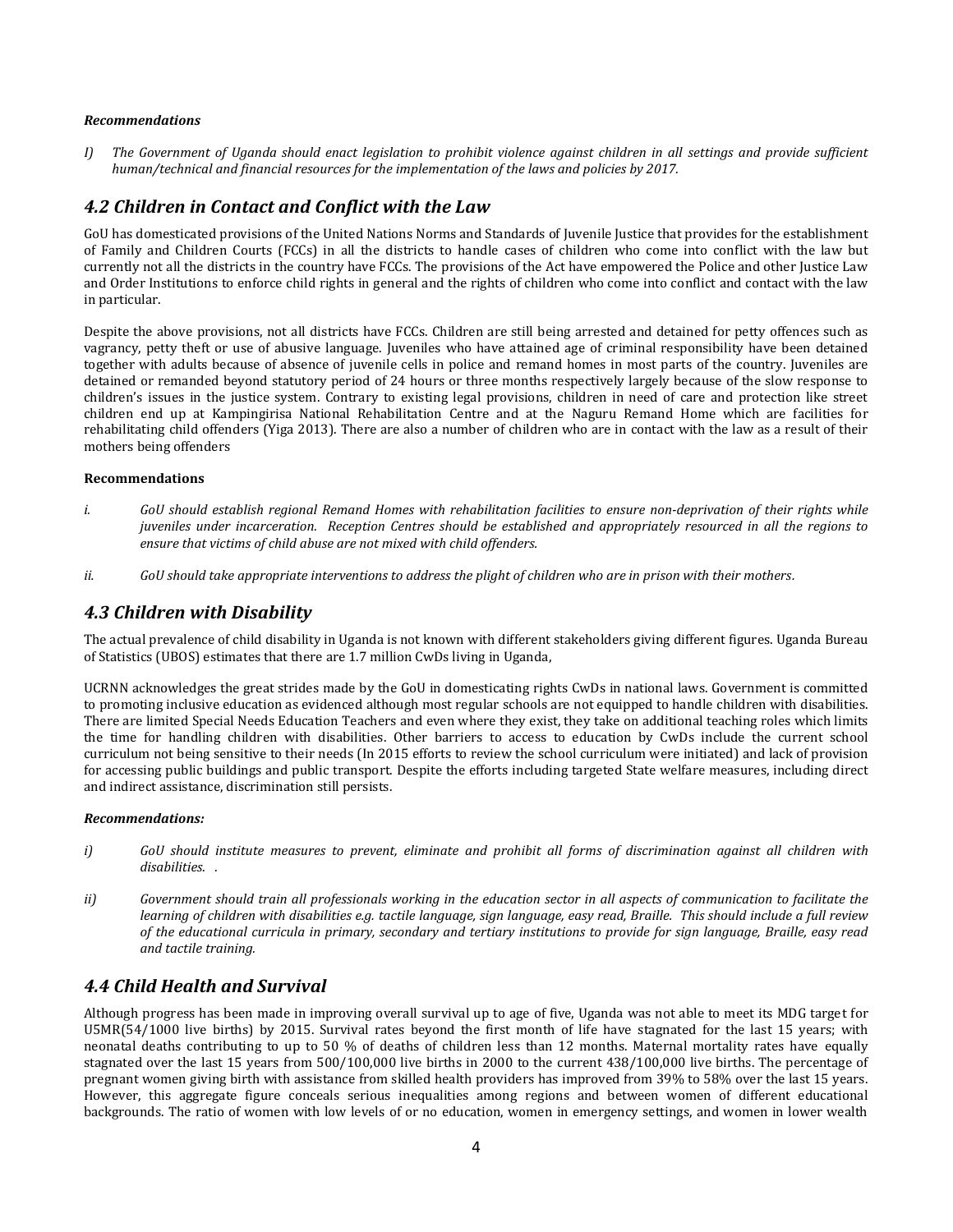quintiles attended to by trained health providers during child birth are only half that of the most well off in terms of education, wealth and geographical location. Poverty and a mother's education remain the most significant predictors for children's survival in Uganda. Uganda has achieved a remarkable reduction in new HIV infections among children from 27,660 in 2011 to 9,629 in 2013 due to Prevention of Mother to Child Transmission (PMTCT) services. However, only 1 out of 3 children living with HIV have access to ART and 86,652 HIV+ children under the age of 15 years are not receiving ART.

Although GoU abolished user fees in 2001, parents continue to bear 61% of their children's health care costs (UNICEF, Situation of Children in Uganda 2015) compromising access to quality health services. Some of the factors that continue to affect access to health services include too few health workers and frequent medicine stock-outs which force families to make out of pocket payment to pharmacies and drug shops to obtain treatment. Despite improvements in immunization, nearly half of children aged 12 – 23 months are not fully vaccinated.

#### *Recommendation*

I) Government of Uganda should implement the Reproduction, Maternal, Newborn and Child Health 'Sharpened Plan', increase efficient and equitable spending on children's health and ensure availability of medicines for treating diseases of children including ARVs by 2018.

## *4.5 Early Childhood Development and Right to Education*

Early Childhood Development (ECD) practices have improved at national level but 3 million three - five year olds are not attending any pre-primary school. The net enrolment age for ECCD (ages 3-5) is estimated at only 7%. Although the government recognises the importance of ECCD, provision of pre-primary education in Uganda is private sector led and self-financed. Policy makers have relegated ECD to a much lower position; this is reflected by very limited funding for ECD. This total lack of government control on ECD has led to undesirable trends regarding content, quality of curriculum, teaching methods, facilities, age of entry, quality of teachers and their training programmes, school charges and widespread violation of pedagogical and psychological principles of child development.

Since the introduction of Universal Primary Education (UPE) in 1997, the number of children enrolling in primary school has tripled. However, 1.4 million 6 – 12 year olds across the country are not in school. In Karamoja region, only half of primary aged children are in school. Primary school enrolment rates are high (94%) and so are dropout rates, with only two out of three of those who enroll completing primary education. Despite primary education being free, parents are still expected to pay for uniforms and other scholastic materials which many families cannot afford. Some school girls dropout of school due to unfriendly school environments and early pregnancy. The quality of education being provided in the UPE schools is very poor to the extent that many learners complete without mastering adequate literacy and numeracy skills. The UWEZO report (2015) reveals that very few children in Primary 3 and higher classes are able to do basic reading and mathematics. In Primary 3, nine out of ten children (or 88%) are unable to both read and solve division at Primary 2 level, while in Primary 7, almost three out of ten pupils (or 26%) are unable to complete the same tasks. On average, among all children tested in Primary 3 to Primary 7, two out of three pupils (67%) are unable to read and solve division at Primary 2 level.

Universal Secondary Education was introduced in 2007. As a result, secondary school enrolment increased by about 25% from 814,087 in 2006 to 1,165,355 students in 2009. The USE program, however, faces a number of challenges including the need to improve and expand infrastructure to match the increased number of students, instructional materials, high dropout rates and improving pay for teachers. High costs are the main reasons for the low enrolment and completion of secondary education. Only 16% of secondary –aged children are in school. There are regional disparities and variations between rural and urban areas. Children in urban areas are more than twice more likely to attend secondary school as those in rural areas

#### *Recommendations:*

- *I) GoU should approve the Uganda Integrated Early Child Development Policy. Increase Investment in ECCD including development of appropriate curriculum and training of ECD Teachers.*
- *II) GoU should align age for compulsory and free education with the age of entry into employment. Efforts should be made to ensure that USE is made universal in all government aided secondary school and not cater for only a few children*

### *4.6 Right to Participation*

UCRNN acknowledges the progress made to ensure child participation in the constitution of the Republic of Uganda 1995, the Local Government Act cap 243, Children Act as amended 2016 and the National Child Participation Guide 2008. The laws recognise that, all adults and or institutions that in one way or another work with or impact on children and families have the duty to ensure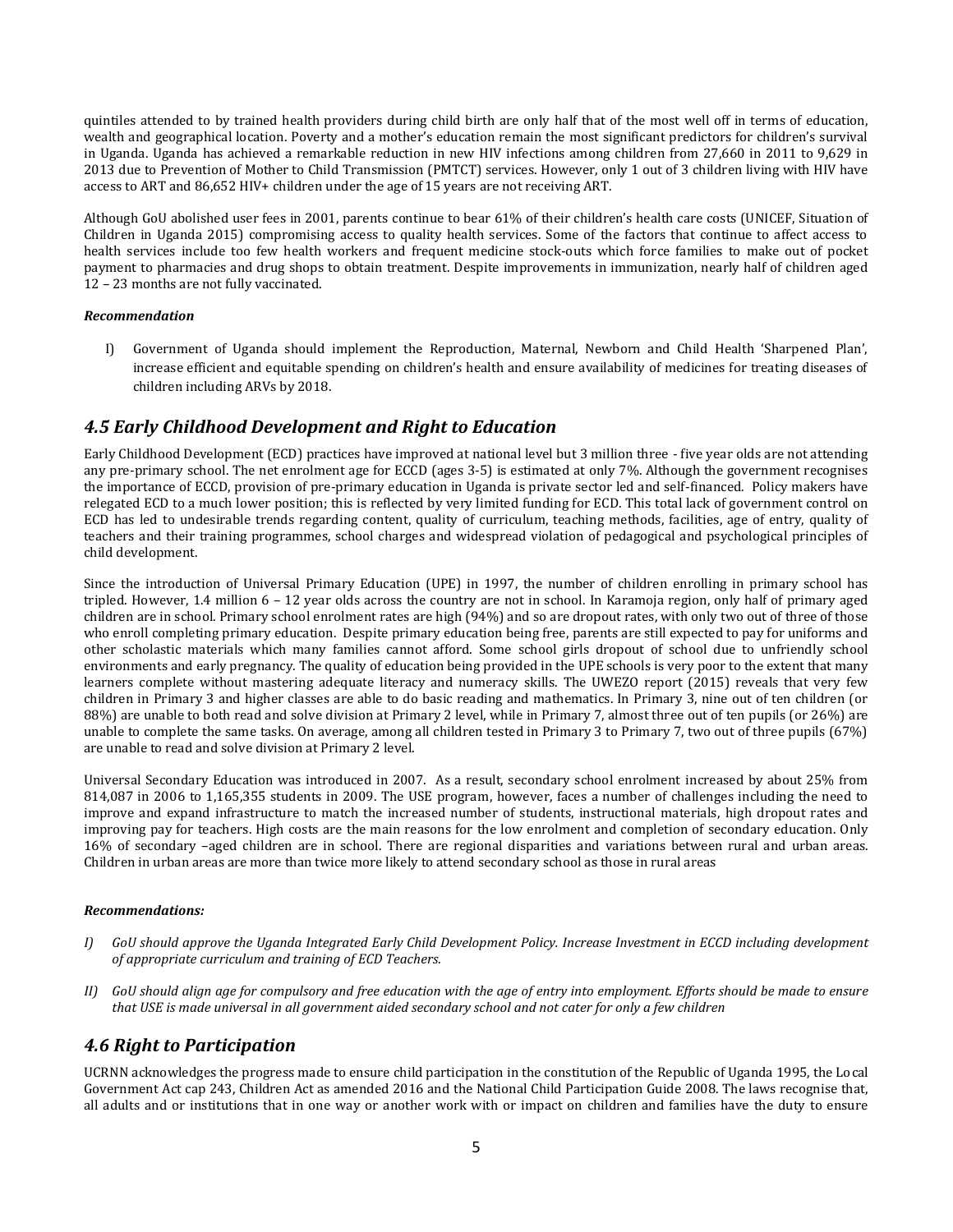children's participation in all matters that concern them. The general attitudes within communities in Uganda are not conducive to children and young people expressing themselves as they are looked as incapable of making constructive decisions. This is coupled with a lack of skills and willingness among politicians, officials and other adults to involve children in activities that concern them and a lack of formal structures and infrastructures aimed at facilitating children's participation.

### **Recommendations**

*The Government of Uganda, should e ensure effective implementation of the national Child Participation Guidelines, including through provision of sufficient resources and training of relevant civil servants and staff to facilitate child participation.*

# *4.7 Child Labour*

MoGLSD, (2012) estimates that about 2.4 million children are engaged in exploitative child labour, out of which 1.7 million are below 14 years of age. UNHS (2009/10) put this total at 25.4% of children between the ages of 5-17 years, majority of them (95.5%) in the agricultural sector5. Fifty one percent (51%) of them (1.4 million) are considered to be in hazardous child labour and also 97% of children engaged in labour are not being paid, while 30% are not attending school<sup>6</sup>. The highest concentrations of working children are in Western Uganda at 55.7%; followed by Eastern and Central Uganda with 53% and 52.1% respectively. Approximately 25.3% of the working children are in Kampala whilst 45.4% are found in the Northern region. Child labour manifests itself in various forms and in different sectors including domestic service, commercial agriculture (tea and sugar plantations), the informal sector, construction, fishing including the worst forms of child labour like hotels and bars, commercial sexual exploitation, child trafficking, stone and sand quarrying (MoGLSD 2012).

The effects of hazardous work on children are very damaging to their physical, psychological and emotional development. Child labour also prevents children from enrolling in school or attending school regularly and hinders them from acquiring basic functional skills thereby limiting their future livelihood opportunities and their ability to transition from school into decent work. Child labour imposes serious consequences that affect not only the children but also the social and economic development of the country.

# *4.8 Child Trafficking*

UCRNN recognises government's efforts in enacting the prevention of trafficking in person's Act. However, in Uganda, there are no clear statistics on the total number of boys and girls trafficked within and outside boarders. However, some studies show that some survivors of child trafficking; 2.7 million are victims of child labour,12,000 trapped in commercial sex, 10,000 street children, between 25,000 and 30,000 abducted for armed conflict and over 20,000 living in the slums of Kampala City (UYDEL 2009). Children in Uganda are commonly trafficked from rural areas to urban areas to work as housemaids, bar/ lodge/restaurant attendants, karaoke dancers, prostitutes, and to engage in other odd and illicit activities with little or no pay and working under inhumane conditions (UYDEL 2009). Due to the exploitation involved, many children have ended up on streets, have contracted HIV, become teenage mothers, died (sacrificed), and became destitute and completely dropped out of school. Some of the children have been trafficked to the *Middle East, United Arab Emirates (UAE), Asia* and the *United Kingdom (UK)* to serve as sex slaves and domestic labourers among others.

During 2013, Uganda continued to serve mainly as a source and destination point for victims of trafficking in persons, at the internal and transnational levels. It was also a transit point for a few registered transnational victims. According to the information compiled by Uganda Police, a total of 837 victims of trafficking (including suspected victims) were registered for the year 2013, out of which 429 were victims of transnational trafficking while 408 were trafficked internally. The majority of victims of internal trafficking were children (399 out of 408). According to information revealed by the victims of both internal and transnational human trafficking, the most common means of recruitment was through deception with promises of employment, care and education. There were a few incidents where force was used and these were related to human sacrifice. Traffickers control child victims of internal trafficking through provision of small financial benefits to their parents/guardians to achieve their consent and in some instances by appealing to religious convictions. UCRNN acknowledges efforts by the Government to operatonalise the trafficking in persons act by establishing the taskforce within the ministry of Internal affairs. There is need to further this by addressing some of the challenges that include but are to limited to;

 $\overline{a}$ 

<sup>5</sup> UNHS 2009/10

<sup>6</sup> UCW 2008 (Data captured for 7-14 year olds)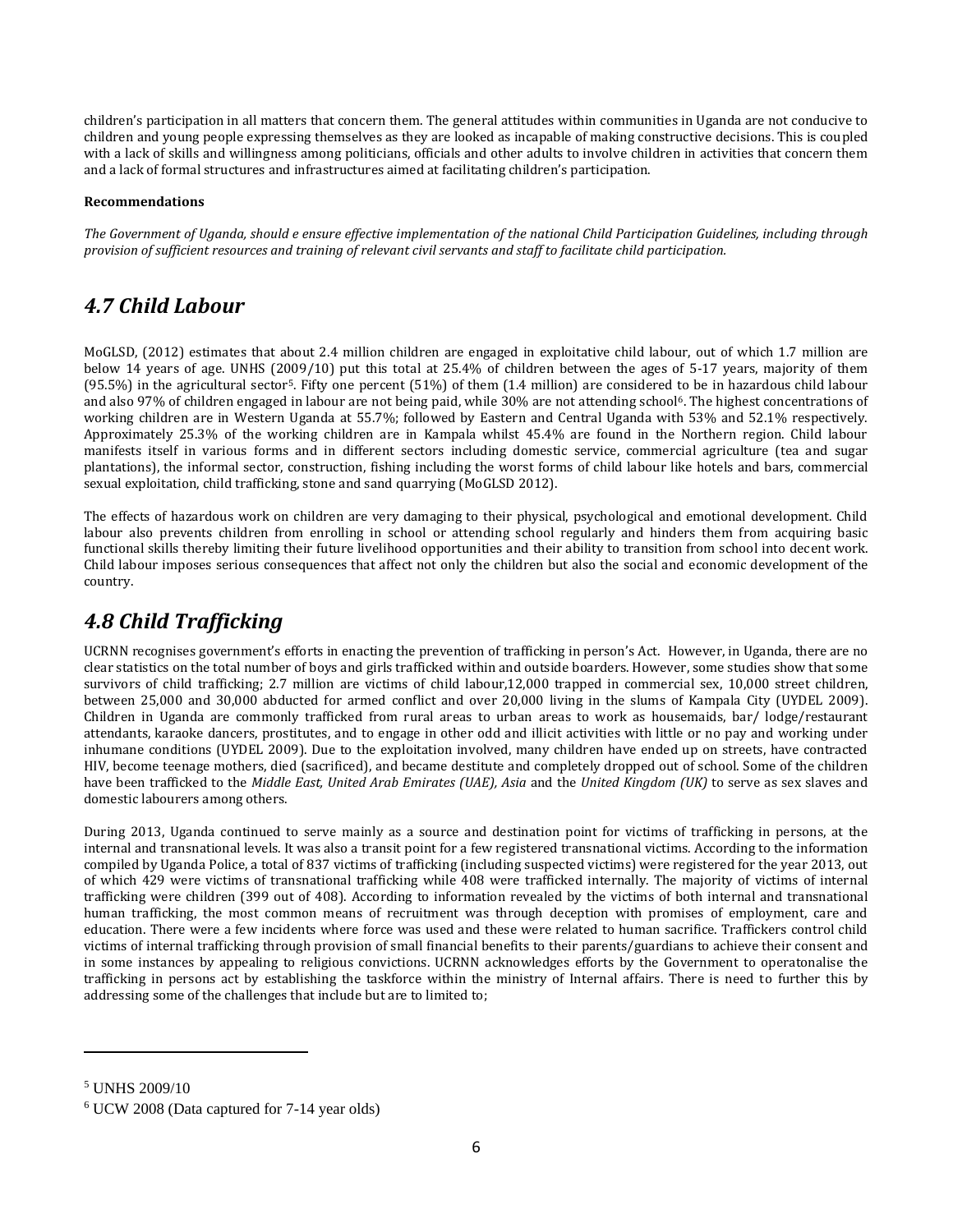- a) The Prevention of Trafficking in Persons Act has no regulations, which presents difficulties in its interpretation and implementation. The existing Regulations for Labor Export do not provide for offences and penalties related to trafficking in persons.
- b) Inadequate Operational Capacity of the Task Force and the Key Enforcement Agencies. The Coordination Office / National Task Force and the key enforcement agencies, including the Special Investigations Unit (SIU), Ministry of Foreign Affairs (MoFA), Internal Security Organizations, Immigration and the MDAs Working Groups, have not been provided with adequate logistical support, human and non human resources, to be able to execute their mandated TIP related duties as effectively as it may be desired.
- c) Existence of Critical Push and Pull Factors, and Lack of Safe Migration Options including unemployment, unbalanced economic development, and demand for cheap labor and commercial sex have increased the desperation of Ugandans to venture into the regional and International labour markets.

#### **Recommendations**

- *i. Enhance the operational capacity of the relevant stakeholders through allocation of more resources for preventive measures, response and for more documentation and gender-sensitive research on the nature and extent of the sale of children, child prostitution and child pornography.*
- *ii. Develop regulations to operationalise provisions of the TIP 2009 including establishing mutual Agreements and MoUs on monitoring of Ugandan migrant workers abroad, rescue of reported victims and effective joint investigations.*
- *iii. Fast track the implementation of the National Action Plan and the National Awareness Strategy on Prevention of Trafficking in Persons.*
- *iv. Establish a viable national victim assistance program for the benefit of the victims of human trafficking.*

## *4.9 Drug and substance Abuse*

Although statistics is not readily available, drug and substance abuse is widespread among students in tertiary institutions in Uganda and out of school youth. The most common drugs among students are tobacco (cigerettes, shisa, kuber), weed (marijuana), Khat (mairungi) and alcohol. It has been noted that some children from affluent families have access to cocaine and heroin. The consumption of these drugs is leading to increase in Drug Related Crimes. Drug and substance abuse is due to peer pressure, desire to cope with pressures of surviving in a homeless situation, lack of food, unemployment, wanting to socialize with peers and gaining courage to engage in crime. The relationship between drug and substance abuse and juvenile crime, dropping out of school, depression, suicide, and violence are evident in many studies.

Parliament of Uganda passed the Narcotic Drugs and Psychotropic Control Bill on 20<sup>th</sup> November 2015 which imposes stringent prison sentences on offenders as a deterrent. A recent study conducted by UYDEL revealed that 45% youth in Uganda have taken drugs and alcohol. Contrary to provision of the law, children caught using drugs are incarcerated with adult offenders where they learn adverse behaviours and become hardcore criminals.

#### **Recommendations:**

*GoU should put in place measures to implement the Narcotic Drugs and Psychotropic Control Act Children. Young drug offenders should be diverted to compulsory rehabilitation, counseling and psychosocial support rather than incarceration*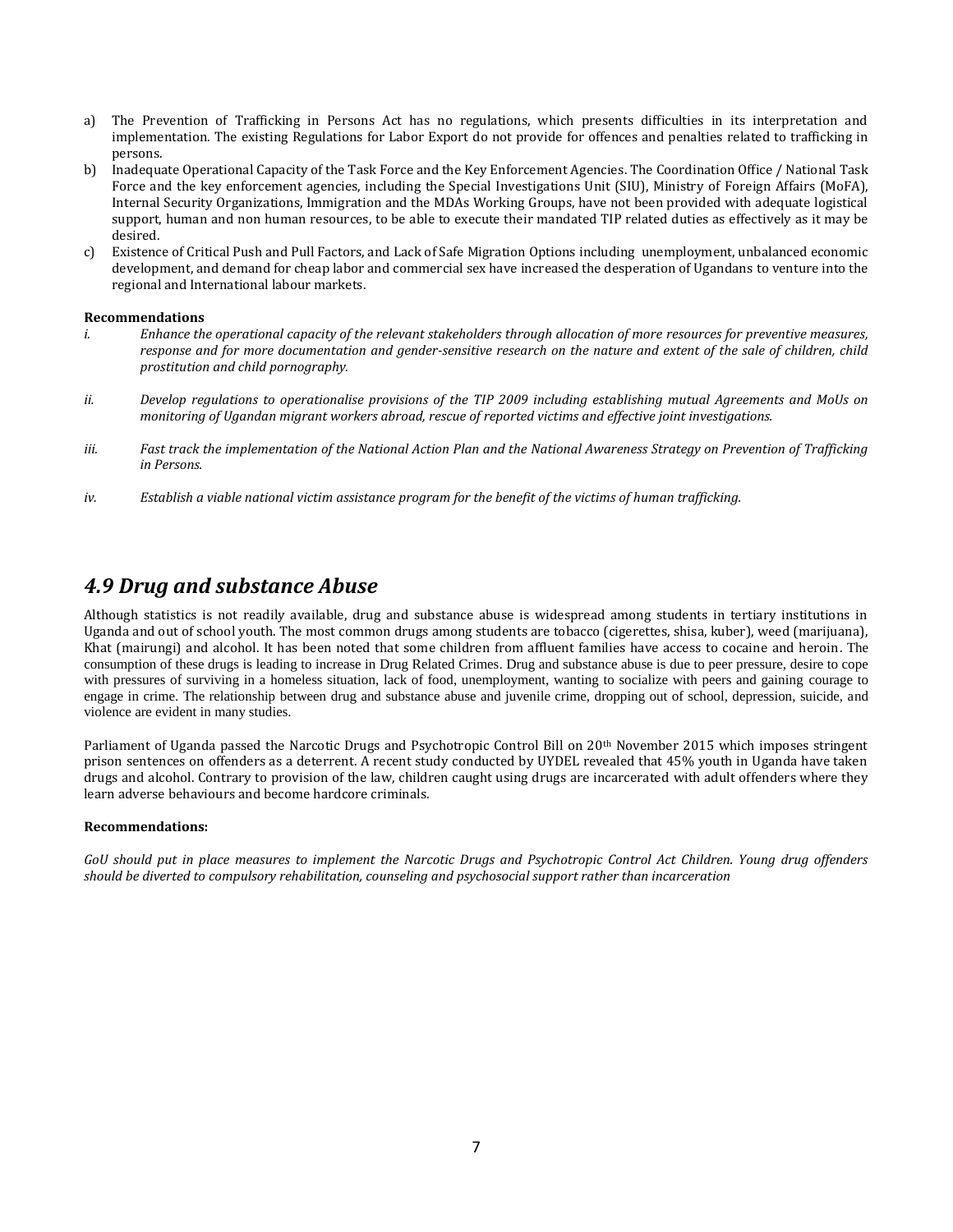# **Annexes**

*Annex I: List of UCRNN members* 

*Annex II: Uganda Child Rights NGO Network (2014a). Implementation of the Convention on the Rights of the Child in Uganda: Progress between 2005 and 2014.*

*Annex III: Uganda Child Rights NGO Network (2014b). Accountability for Children's Rights: A Review of the Effectiveness of Child Rights Monitoring and Accountability Mechanisms in Uganda*

# **References**

African Child Policy Forum (2012). A Survey on Violence against Children within the Family in Uganda.

Bukuluki, P., &Kimiywe, J. (2015). Identification Mission for Integrating Nutrition, Gender and Reproductive Health in the EU 11th EDF Programme in Northern Uganda. European Union Report, 2015

Cheshire Services Uganda (2014). Promotion and Protection of Rights of Persons with Disabilities for Effective Participation in Development, Democratic Process and the Rule of Law Project in Bukwo and Sironko Districts. End-Term Evaluation Report Government of Uganda (2012).

Uganda Status Report on the Implementation of the UNCRC and the Optional Protocols. Ministry of Gender, Labour and Social Development

Ministry of Education and Sports [Uganda] (2008): The Alternatives to Corporal Punishment Handbook in Uganda: MoES

Ministry of Education and Sports[Uganda] (2012). Assessing child protection/safety and security issues for children in Uganda primary and secondary schools. A Study Report.

Ministry of Education and Sports[Uganda] (2014). Reporting, Tracking, Referral, and Response (RTRR) Guidelines on Violence Against Children in Schools

Ministry of Education, Science, Technology and Sports[Uganda] (2015). National Strategic Plan on Violence Against Children in Schools (2015-2020),

Ministry of Gender, Labour and Social Development[Uganda] (2014a). Situation Analysis of Child Poverty and Deprivation in Uganda

Ministry of Gender, Labour and Social Development and UNICEF-Uganda (2015). Situation Analysis of Children in Uganda

Ministry of Gender, Labour and Social Development, UNICEF Uganda and Economic Policy for Research Centre (2014a). Child Poverty and Deprivation in Uganda. Kampala: MGLSD

Ministry of Gender, Labour and Social Development, UNICEF-Uganda and Overseas Development Institute (2014b). Situation Analysis of Child Poverty and Deprivation in Uganda: Voices of Children.

National Council for Children (2013). State of Uganda Children Report 2012/13: Child Health: Uganda's Progress towards Achieving the Millennium Development Goals 4 and 5

National Council for Children (2015). Decentralisation and Child Rights: Status of Service Delivery to Children in the Context of Decentralization

Save the Children International (2014). Child Rights Situation Analysis in Uganda